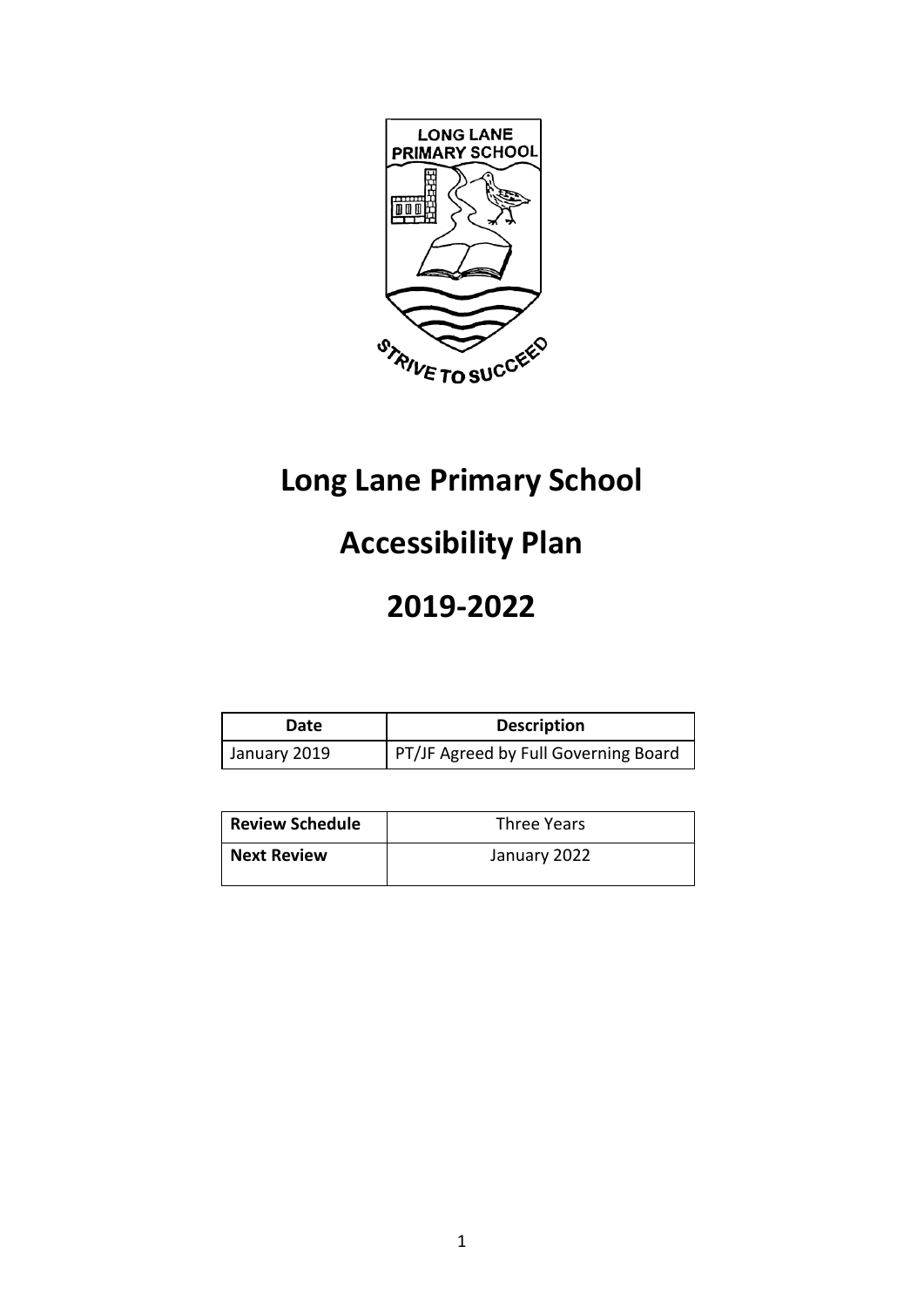#### **Statement**

At Long Lane School we are committed to ensuring equal treatment for all, including those with any form of disability. By 'all' we mean anyone involved in the school community including employees, pupils, parents, carers and governors.

We will reduce and eliminate the barriers to accessing the curriculum and will ensure full participation in the school community for pupils, and prospective pupils, with a disability.

We will reduce and eliminate barriers to adults with a disability, be they staff, parents, carers, governors and all prospective individuals to ensure their full participation in the life of the school.

We aim to develop a culture of inclusion and diversity in which people feel confident about disclosing their disabilities in the certain knowledge that they will receive a positive and supportive response which facilitates their full participation in the full range of activities offered by our school.

We seek to foster a positive response to disability among all members in our school community and to eliminate bullying, harassment or the less favourable treatment of people with disabilities wherever and whenever it is likely to occur.

The school recognises and values parents' knowledge of their child's disability and its effect on his/her ability to carry out normal activities, and respects the parents' and child's right to confidentiality

The school provides all pupils with a broad and balanced curriculum, differentiated and adjusted to meet the needs of individual pupils and their preferred learning styles, and endorses the key principles in the National Curriculum 2014 Framework:

- o Promoting the spiritual, moral, cultural, mental and physical development of pupils at the at the school and of society
- o Preparing pupils at the school for the opportunities, responsibilities and experiences of later life

Although this plan is a requirement for pupils, the school also has duty to staff and visitors, who will benefit from any amendments, in particular in relation to the building access.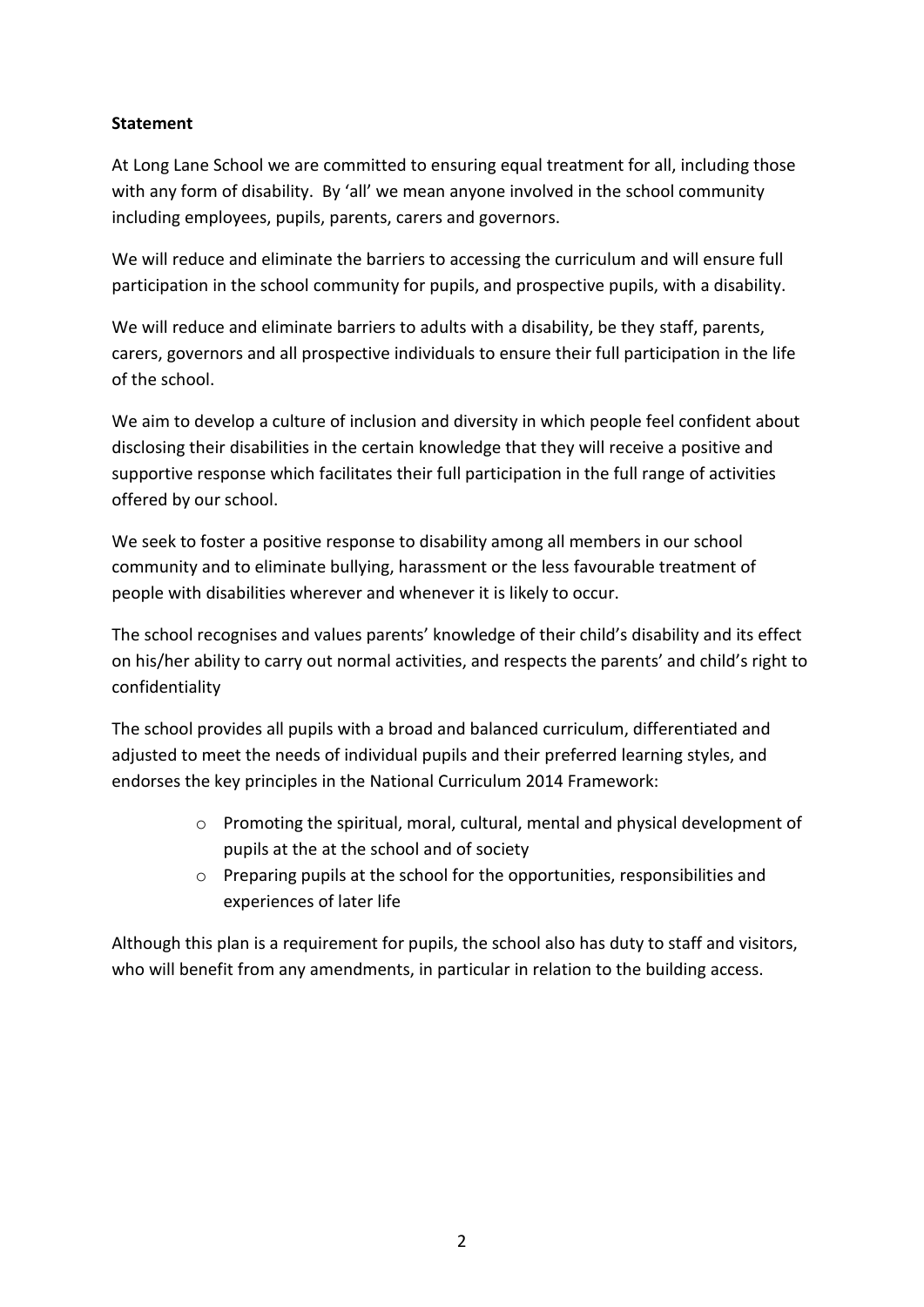### **The Duty**

The Equality Act 2010 introduced a single Public Sector Equality Duty (PSED) that applies to schools. It has three main elements. Schools are required to have due regard to the need to:

- Eliminate discrimination and other conduct that is prohibited by the Act
- Advance equality of opportunity between people who share a protected characteristic and people who do not share it
- Foster good relations across all characteristics between people who share a protected characteristic and people who do not share it.

The equality duty covers the nine protected characteristics; age, disability, gender, reassignment, pregnancy and maternity, race, religion or belief, sex and sexual orientation.

The governing board is required by to prepare an accessibility plan and "further such plans at such times as may be prescribed". This purpose of this document is to plan for;

- Increasing the extent to which disabled pupils can participate in the school's curriculum (See table 1 access to curriculum),
- Improving the physical environment of the school for the purpose of increasing the extent to which disabled pupils are able to take advantage of education and benefits, facilities or services provided or offered by the school (see table 2 access to the physical environment), and
- Improving the delivery to disabled pupils of information which is readily accessible to pupils who are not disabled (table 3 access to information).

## **Definition of Disability**

Disability is defined by the Equality Act 2010 as:

'When a person has a physical or mental impairment which has a substantial and long term adverse effect on that person's ability to carry out normal day to day activities'.

Some specified medical conditions, HIV, multiple sclerosis and cancer are all considered as disabilities, regardless of their effect.

#### **Action Plan**

To audit school resources to check a range of resources/materials are available for everyday use for pupils and staff.

If a child or adult with a specific disability which has not already been catered for comes to the school on a regular basis their needs will be addressed as a priority.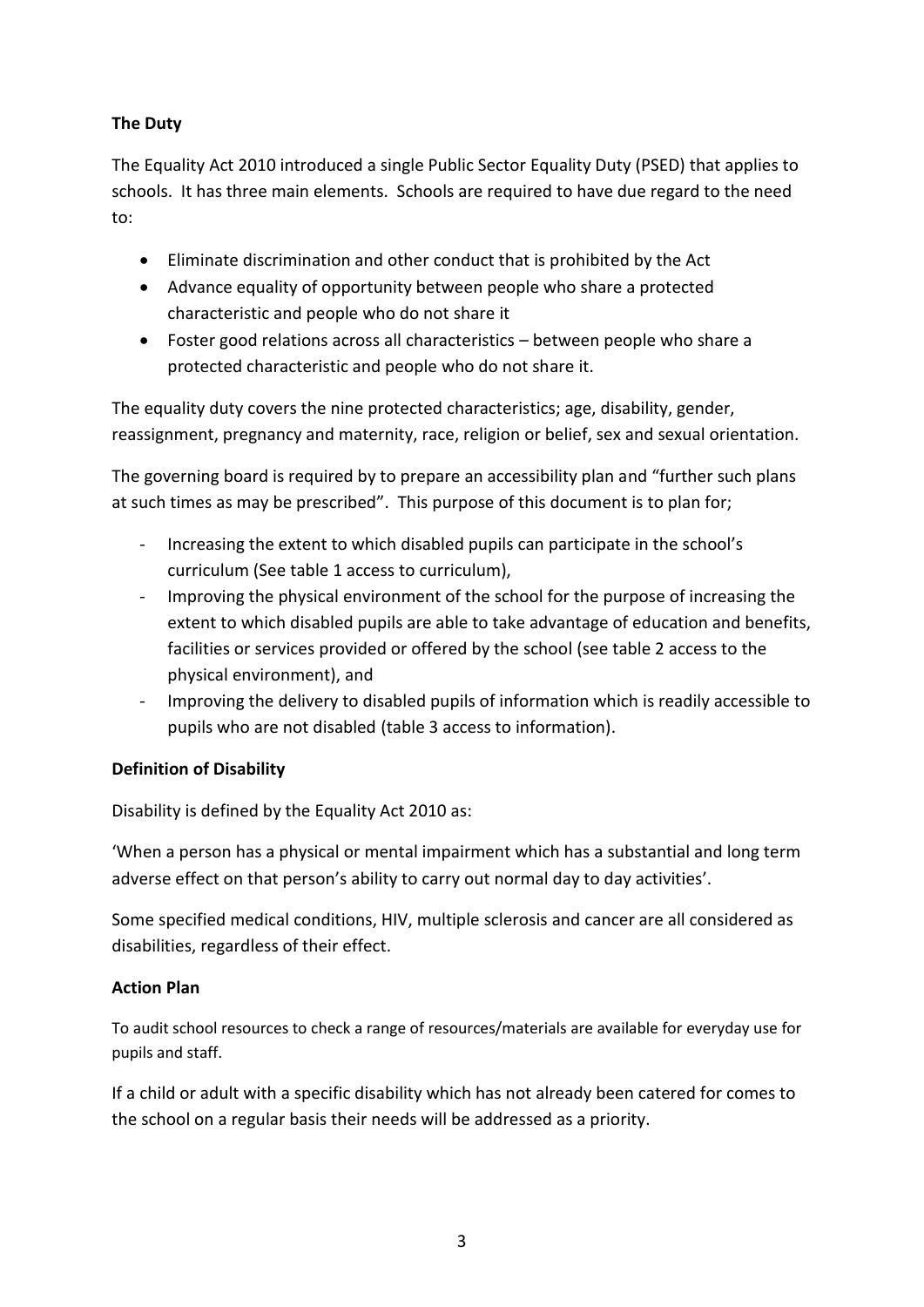#### **Linked Policies/Plans**

This plan will contribute to the review and revision of related school policies/plans:

- School Strategic Plan
- School Development Plan
- SEND Policy
- Equality Information and Objectives and Equality Statement
- Subject Policies
- Premises Plans
- Evacuation Plans
- West Berkshire Council's expectations of schools concerning their arrangements for children with SEN and Disabilities (SEND)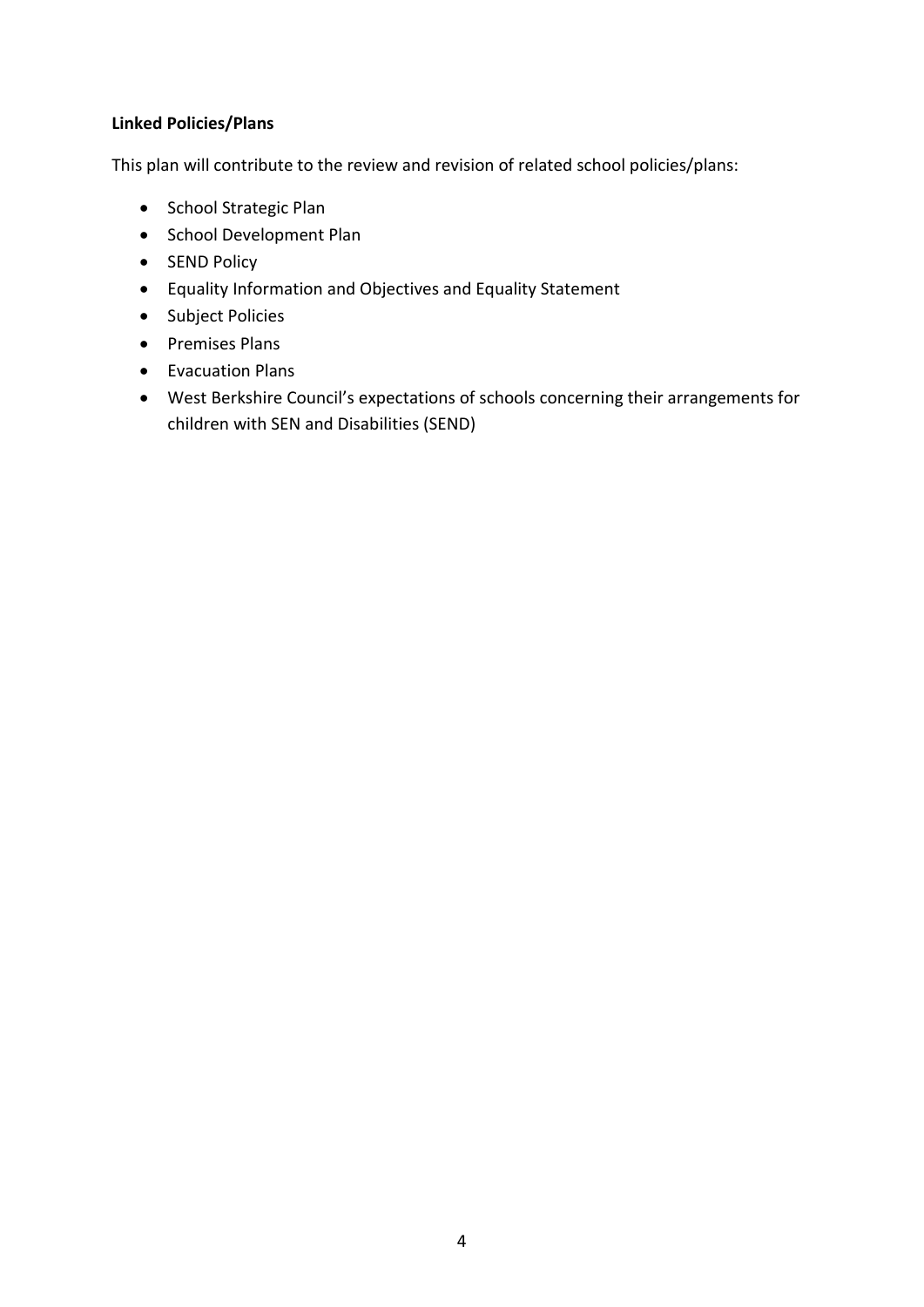#### **Accessibility plan**

### Table 1 – Access to the curriculum

As part of these activities the school will continue to seek and follow the advice of the LA services, such as specialist teacher advisers and SEND inspectors/advisers, and of appropriate health professions from the local NHS Trusts.

| Item | <b>Target</b>                                                                                                                           | <b>Strategies</b>                                                                                                                                     | <b>Timescale</b>                   | <b>Responsibility</b>    | Success criteria                                                                                                                                       |
|------|-----------------------------------------------------------------------------------------------------------------------------------------|-------------------------------------------------------------------------------------------------------------------------------------------------------|------------------------------------|--------------------------|--------------------------------------------------------------------------------------------------------------------------------------------------------|
| 1.   | To identify children<br>allocated to Long Lane<br>Primary for Rainbow<br>class for the next<br>academic year who<br>need provision made | At least one visit per child to<br>settings providing pre-school<br>provision<br>More than one visit for<br>children identified as needing            | May to early September<br>annually | EYFS team and (D)HT      | Provision set in place<br>ready for when the<br>child(ren) start school                                                                                |
| 2.   | To establish and<br>maintain close liaison<br>with parents                                                                              | Parent of children with a<br>support and achievement<br>plan (SAP) are invited to<br>review the SAP with the class<br>teacher and/or SENDco<br>termly | Termly                             | Class teacher/<br>SENDco | Parents of children with<br>special education needs<br>feel involved in<br>supporting their child                                                      |
| 3.   | To establish and<br>maintain close liaison<br>with outside agencies<br>for pupils with<br>additional needs                              | Time allowed for SENDco and<br>other staff to attend network<br>opportunities<br>Time allowed for staff to<br>attend relevant meetings for            | Ongoing                            | SENDco/Headteacher       | All relevant staff have<br>been able to attend<br>relevant networking<br>meetings for their role<br>Teaching staff are able<br>to attend meetings such |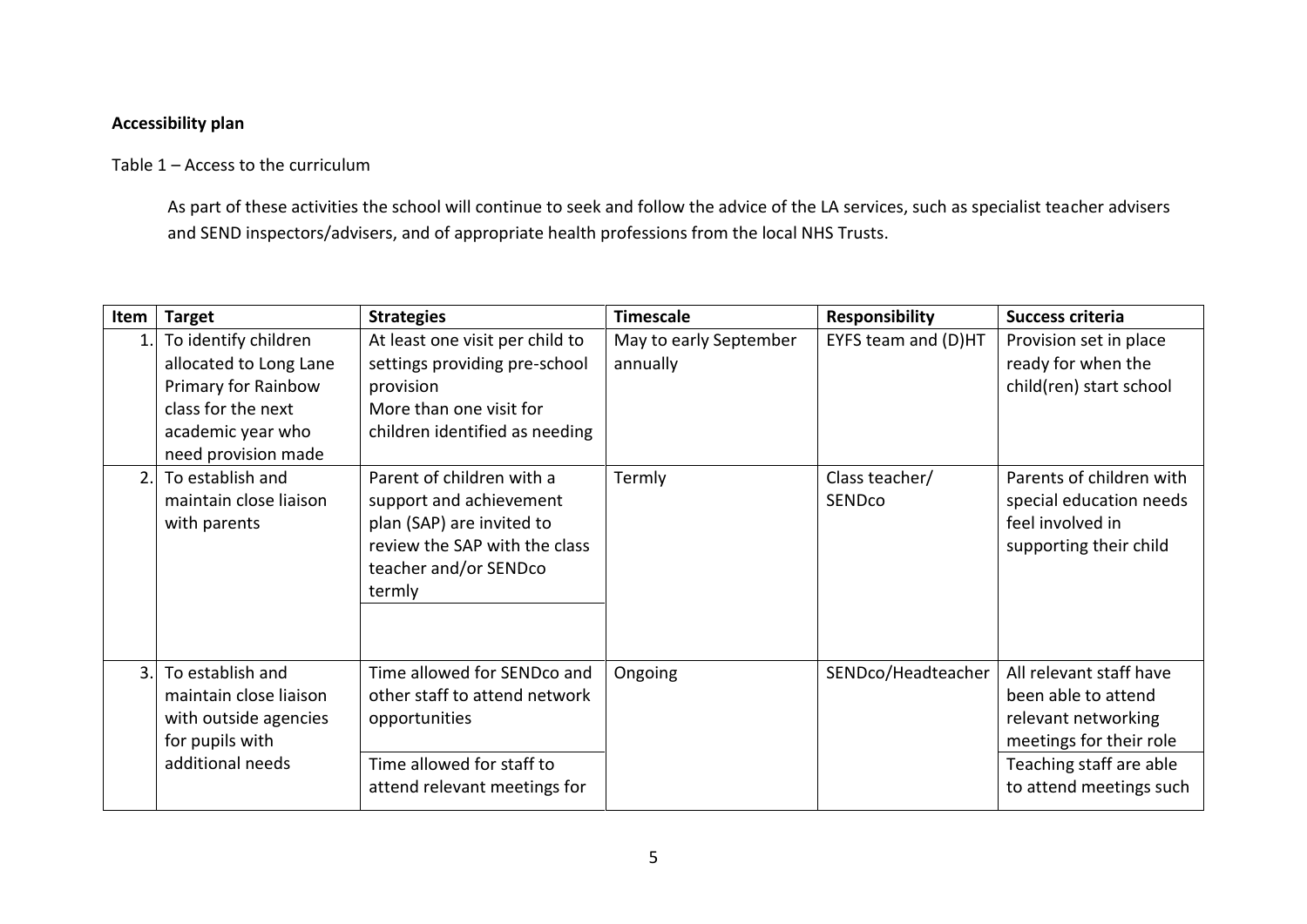|                |                                                                                                                                                                                       | the pupils they are teaching                                                                                                  |                                        |                                   | as EHCP/ TAF/ S< /OT<br>to enable them to better<br>meet the needs of a<br>pupil                                                                                                               |
|----------------|---------------------------------------------------------------------------------------------------------------------------------------------------------------------------------------|-------------------------------------------------------------------------------------------------------------------------------|----------------------------------------|-----------------------------------|------------------------------------------------------------------------------------------------------------------------------------------------------------------------------------------------|
| 4.             | To include pupils with a<br>disability, medical<br>condition or other<br>access needs as fully as<br>possible in the wider<br>curriculum including<br>trips and residential<br>visits | Early planning and risk<br>assessments for regular trips,<br>to meet identified needs of<br>cohorts who are in the<br>school. | Ongoing                                | Class teacher/EVC/<br>Headteacher | All pupils are accessing<br>and experiencing the<br>opportunities available.                                                                                                                   |
| 5.             | To include pupils with a<br>disability, medical<br>condition or other<br>access needs as fully as<br>possible in extra-<br>curricular provision                                       | Early planning and risk<br>assessments for regular trips,<br>to meet identified needs of<br>cohorts who are in the<br>school. | Ongoing                                | Class teacher/<br>Headteacher     | All pupils are accessing<br>and experiencing the<br>opportunities available.                                                                                                                   |
| 6              | To regularly review the<br>curriculum and teaching<br>plans to ensure children<br>have access to all parts                                                                            | This is covered under the<br><b>Teaching for Learning Policy</b><br>and Curriculum Policy                                     | Termly on a curriculum<br>review cycle | Class teacher/ Team<br>Leaders    | Any review that has<br>happened meets the<br>needs of the current<br>cohort of children.                                                                                                       |
| $\overline{7}$ | Ensure there is a<br>comprehensive CPD<br>programme which<br>includes development of<br>knowledge and sharing<br>of information for staff<br>on meeting specific<br>identified needs  | Annual training cycle that<br>includes SEND and specific<br>training as identified.                                           | Ongoing                                | SENDco / CPD co-<br>ordinator     | There has been access<br>to learning<br>opportunities for staff<br>who are designing<br>curriculum areas, where<br>pupils at the school have<br>an identified need. The<br>learning from these |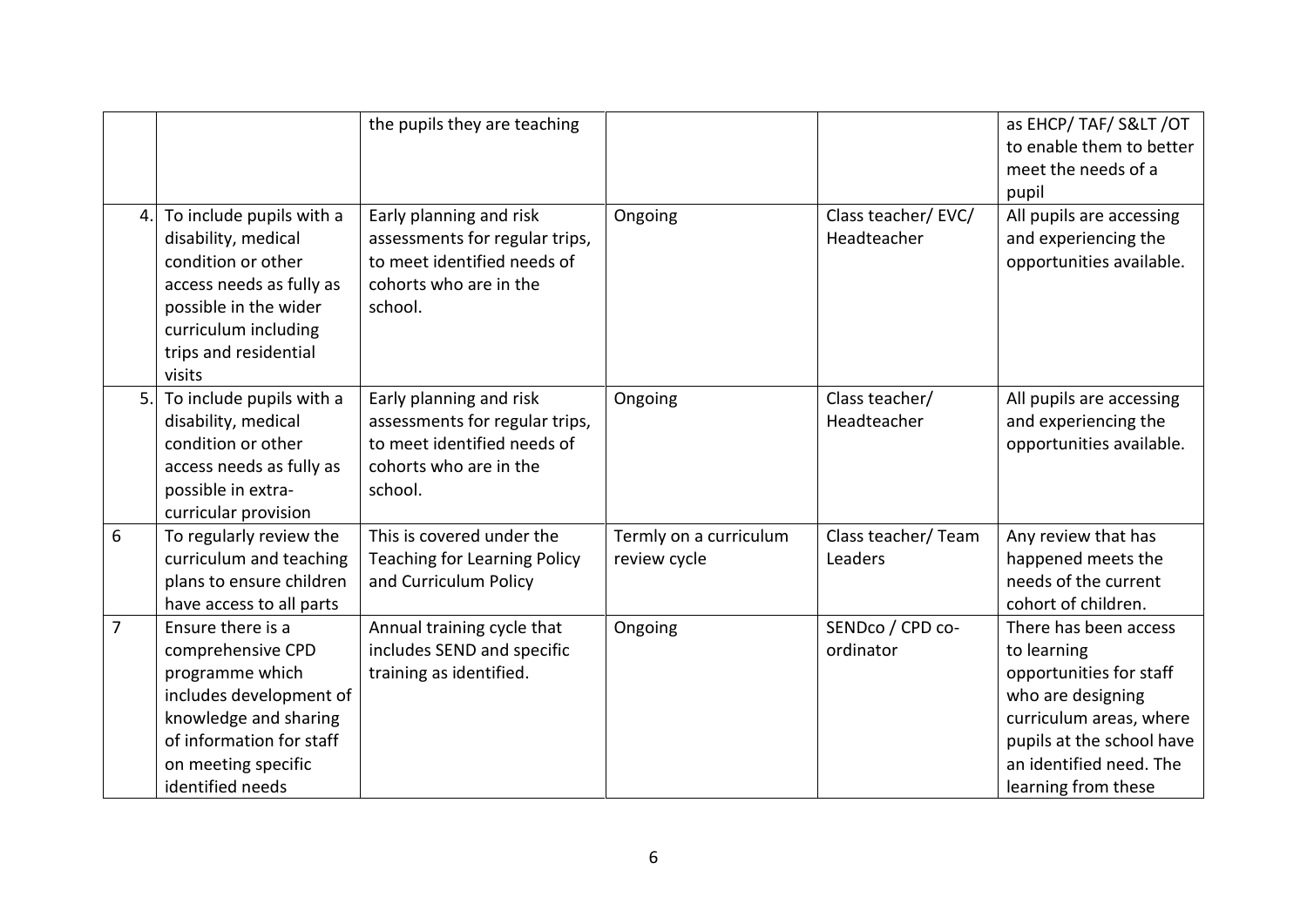|   |                                                                                                                              |                                                                                    |         |                           | opportunities is shared<br>with colleagues to<br>promote awareness for<br>all relevant staff.                     |
|---|------------------------------------------------------------------------------------------------------------------------------|------------------------------------------------------------------------------------|---------|---------------------------|-------------------------------------------------------------------------------------------------------------------|
| 8 | Ensure pupils needs' can<br>be met using IT<br>equipment or other<br>resources following<br>identification when<br>required. | Use referral to CALT, EP, OT,<br>Paediatrics service and their<br>recommendations. | Ongoing | SENDco / IT<br>technician | Children have timely<br>access to relevant,<br>supportive and cost<br>effective equipment to<br>meet their needs. |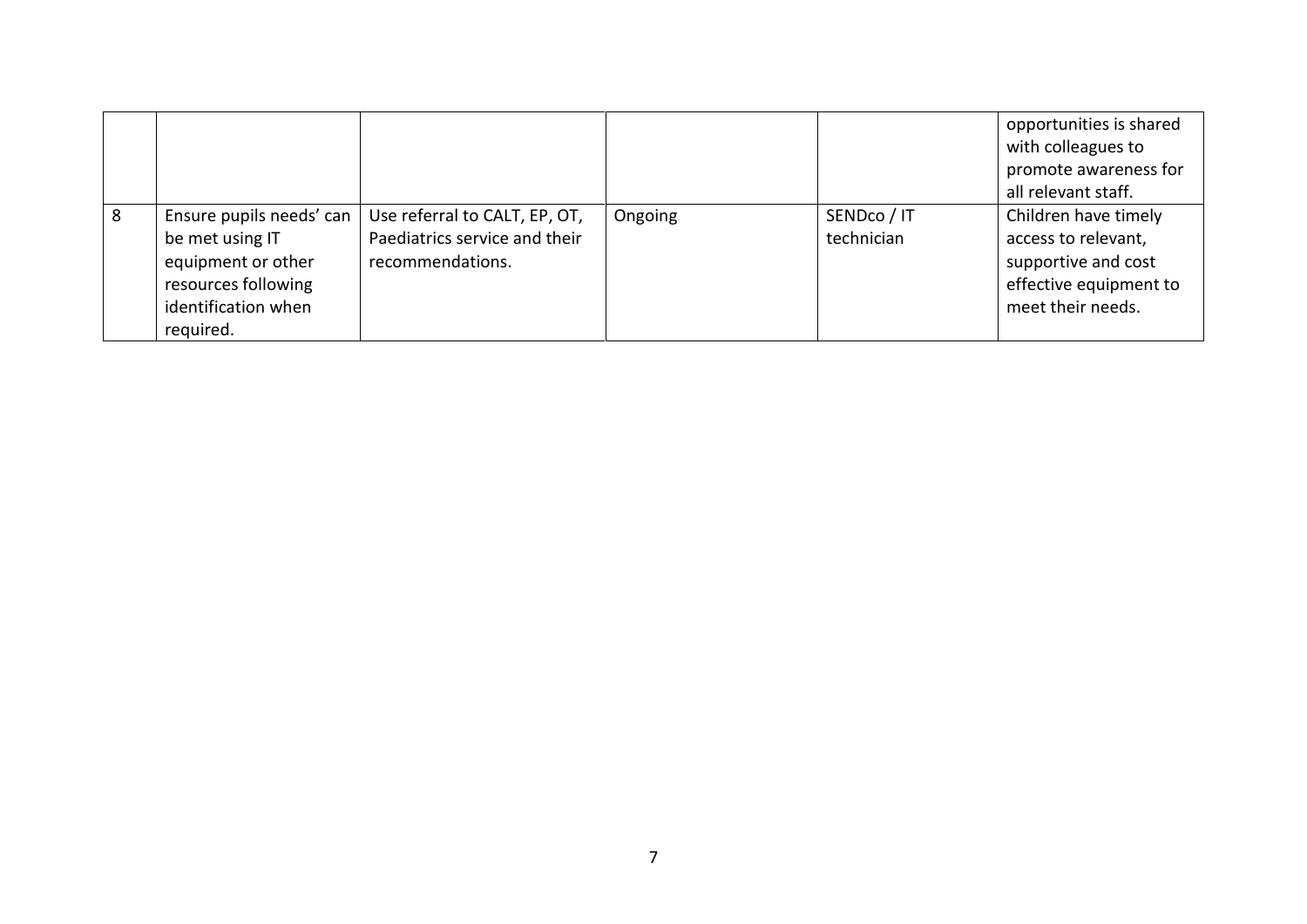#### Table 2 **Access to the Physical Environment**

The school is a single story building built in the 1960's. The main building entrance at reception has level access and a push button automatic door. The entrances to the reception building, door near year 2 classroom and breakfast and after school club are ramped. All other doors are low level steps. The school corridors are a minimum of 1.2 m wide and unobstructed. Internal doors can be held open door guards which are activated on the sounding of the fire alarm. There is a disabled toilet in the reception building and in the main building, which meets the requirements of current staff/pupils.

Internal signage meets BS: The fire alarm is a ringing bell (no pager or flashing lights available)automatic fire detection system with call points located at appropriate places around the building (i.e. all exit points). Visitors to the school are normally accompanied if they do not attend regularly and the member of staff accompanying the visitor is responsible to ensure they leave the building or (access a refuge area to await evacuation. A Personal Evacuation Plan should be completed for all pupils, staff and visitors who require one and the findings communicated

| Item           | <b>Target</b>             | <b>Strategies</b>                | <b>Timescale</b>        | <b>Responsibility</b> | Success criteria       |
|----------------|---------------------------|----------------------------------|-------------------------|-----------------------|------------------------|
|                | All access points to the  | If required use of temporary     | Ongoing                 | Head teacher          | All areas are          |
|                | school accessible         | ramping.                         |                         |                       | accessible to all.     |
|                |                           | Look at repairing the area       | Within the next 12      |                       |                        |
|                |                           | outside Y6 so that it is smooth. | months.                 |                       |                        |
| 2              | Regular review of needs   | Reviews of SAP/ EHCP             | Termly (or when a new   | Class teacher/ SENDco | All current pupils are |
|                | for current pupils        |                                  | pupil is expected whose |                       | able accessible areas  |
|                |                           |                                  | needs are not currently |                       | required for           |
|                |                           |                                  | met)                    |                       | learning.              |
| $\overline{3}$ | Upgrades to fire alarm so | Consideration when               | Annually                | Headteacher           | An anticipatory        |
|                | that it is visual and     | repair/maintenance of existing   |                         |                       | compliant alarm        |
|                | auditory where it is      | detector heads to be both        |                         |                       | system to cater for    |
|                | anticipated that          | visual and auditory (guidance    |                         |                       | any pupil (or visitor) |
|                | someone with impaired     | for design and selection of fire |                         |                       | to the school.         |
|                | hearing may be in         | alarm warning for people with    |                         |                       |                        |
|                | relative isolation where  | impaired hearing, clause 18 BS   |                         |                       |                        |
|                | no other suitable         | 5839-1:2002)                     |                         |                       |                        |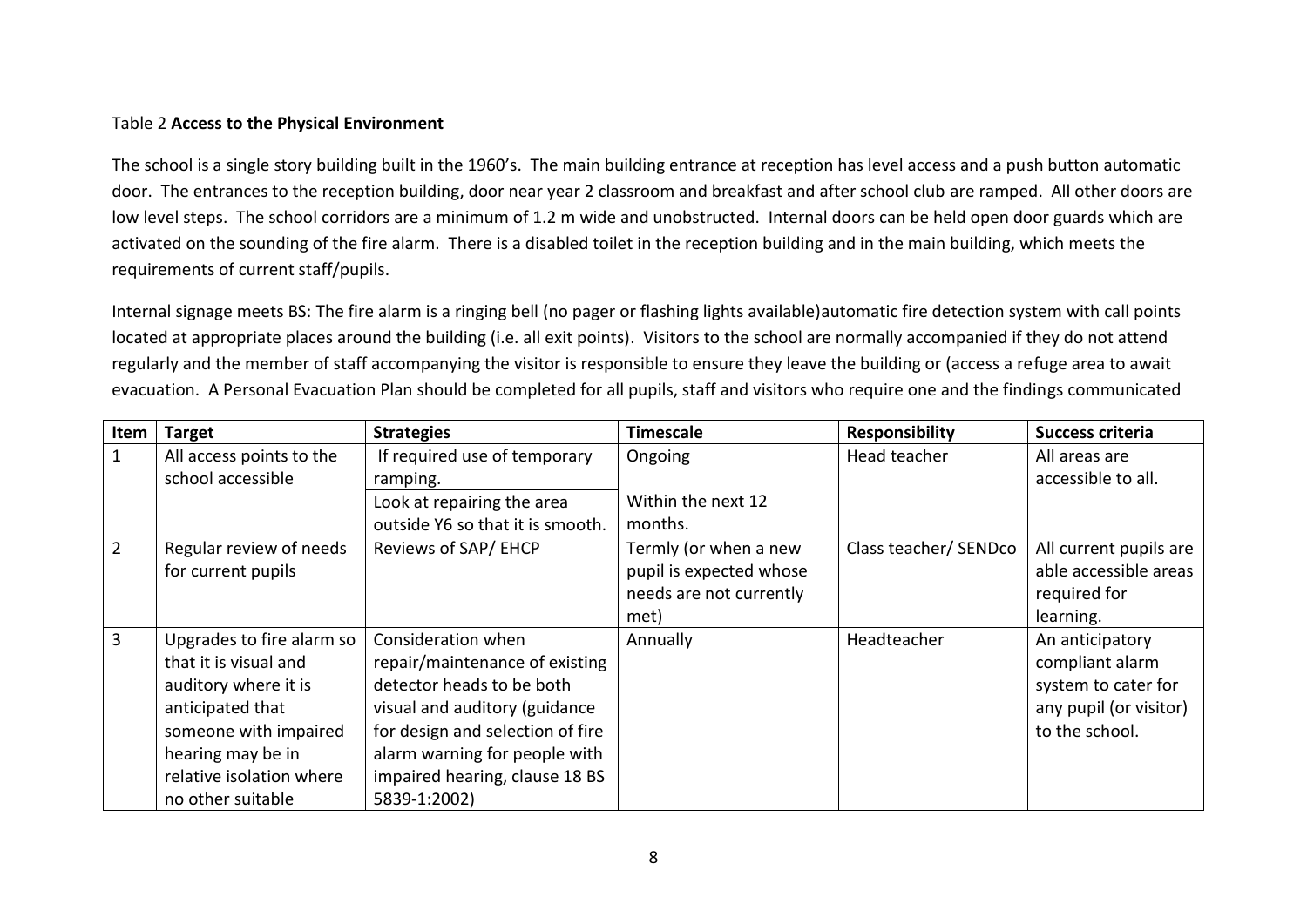|   | method of alerting them                                                                          |                                                                                                                                                                                                                                                                |             |                |                                                                                                                                                                                    |
|---|--------------------------------------------------------------------------------------------------|----------------------------------------------------------------------------------------------------------------------------------------------------------------------------------------------------------------------------------------------------------------|-------------|----------------|------------------------------------------------------------------------------------------------------------------------------------------------------------------------------------|
| 4 | Personal evacuation<br>plans completed for<br>students who are<br>identified as requiring<br>one | Liaise with parents/school<br>nurses and other healthcare<br>staff to identify needs and put<br>in place appropriate<br>evacuation arrangements                                                                                                                | As required | SENDco         | All pupils who<br>require a PEEP, have<br>an up to date and<br>properly<br>communicated PEEP<br>which has been<br>practised to ensure<br>it can be<br>implemented<br>successfully. |
| 5 | Learning areas accessible<br>for pupils                                                          | Regular review of layout of<br>classroom to ensure meets the<br>needs of the children using the<br>space at the time including the<br>computer room (e.g. any child<br>who can't sit on a stool has<br>access to a low level computer<br>within the ICT suite) |             | Class teachers | Children are not<br>excluded from<br>learning<br>opportunities<br>because they cannot<br>access around the<br>classroom or<br>equipment                                            |